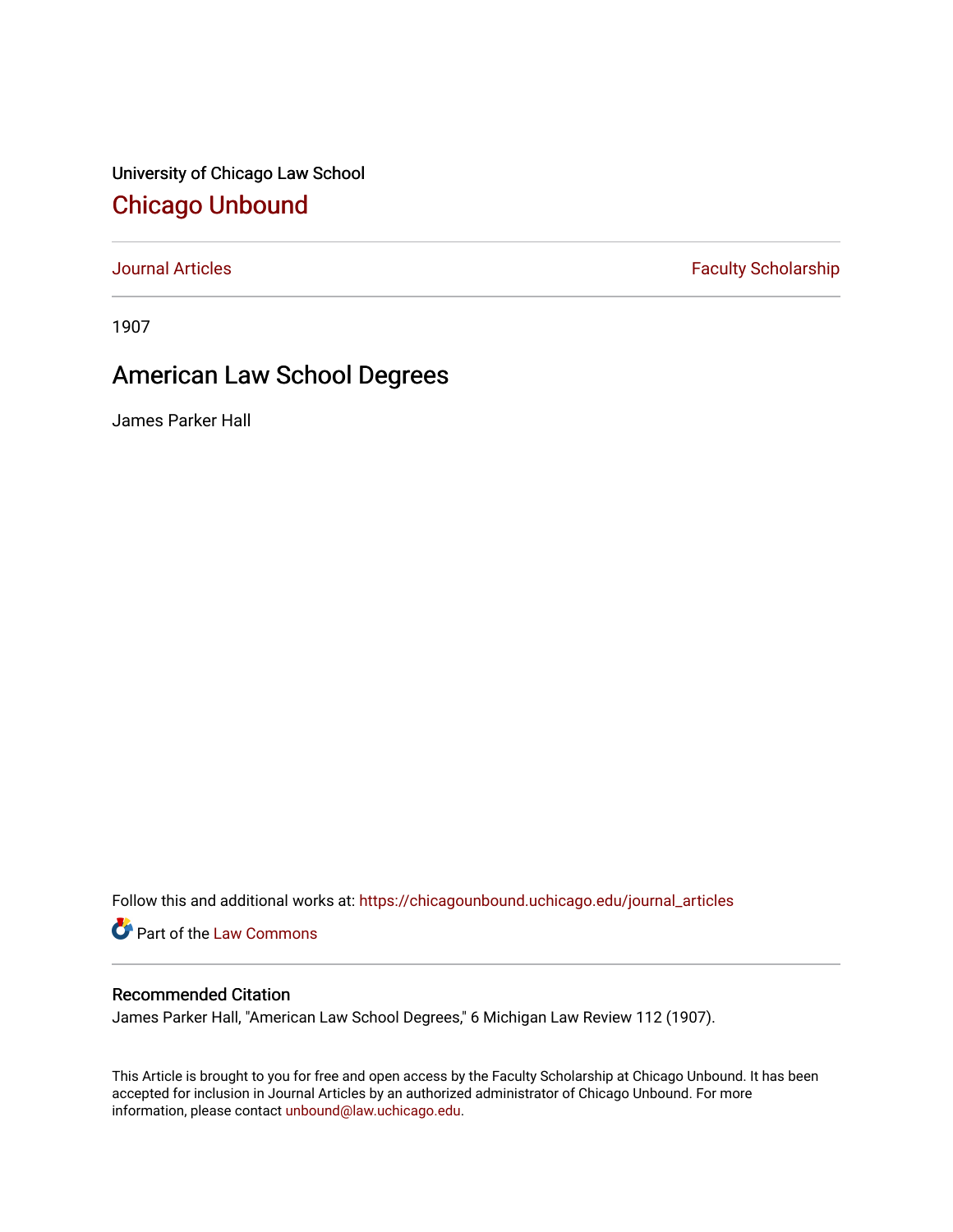## AMERICAN LAW SCHOOL DEGREES

**L AST** August, at the annual meeting of the American Bar Association held at Portland, Maine, the Committee on Legal Education made a report proposing that the Association should recommend to the various state legislatures the adoption of certain rules suggested by the committee to secure uniformity in law degrees. These rules provided that an L. B. should be conferred by law schools maintaining a two years course; an LL. B. for three years of legal study; an LL. M. for four years, of which one should be postgraduate; and a D. C. L. or J. D. for five years, of which two should be postgraduate. None of these degrees was to be conferred upon other terms -than those specified. A minority of the committee dissented from the report.. Consideration of it was postponed by the Association. The year before, this committee had made a substantially different report upon the same subject.<sup>1</sup>

In the main, this latest report appears to be governed by the principle that substantial distinctions in legal education should be marked by appropriate distinctions in law degrees. Granting the excellence of this principle, it seems to the writer that the committee has departed from it in failing to approve the use of J. D. as a first degree in law by those schools that tegularly require a college education for admission. The distinctions recognized in the report are all based upon the length of time' spent in legal study. Another distinction, based upon the extent of preparation for legal study, is at present even more important than some of those recognized by the committee, and this the majority ignores.

Of" late years the efforts of the American .Bar Association to improve legal education have been directed toward, two ends: first, to secure a three-year course in law schools; second, to secure an adequate educational preparation for beginning the study of law. In most of our states the first has been practically secured today, and outside of the south there are very few schools of any reputation hot requiring three years for a degree. As regards the second, theattainment of what is desirable is much fuither away. Nearly everyone admits that a college education usually affords the best preparation. for legal study, and the obstacle to its general adoption has been entirely economic, just as was the objection originally made to lengthening the law course from two to three years. It is not only that a college education is likely to make its possessor a more capable and well developed man,. but no one can doubt that the

**129 Am. Bar** Assn. **Reps.** *496* **(r9o6).**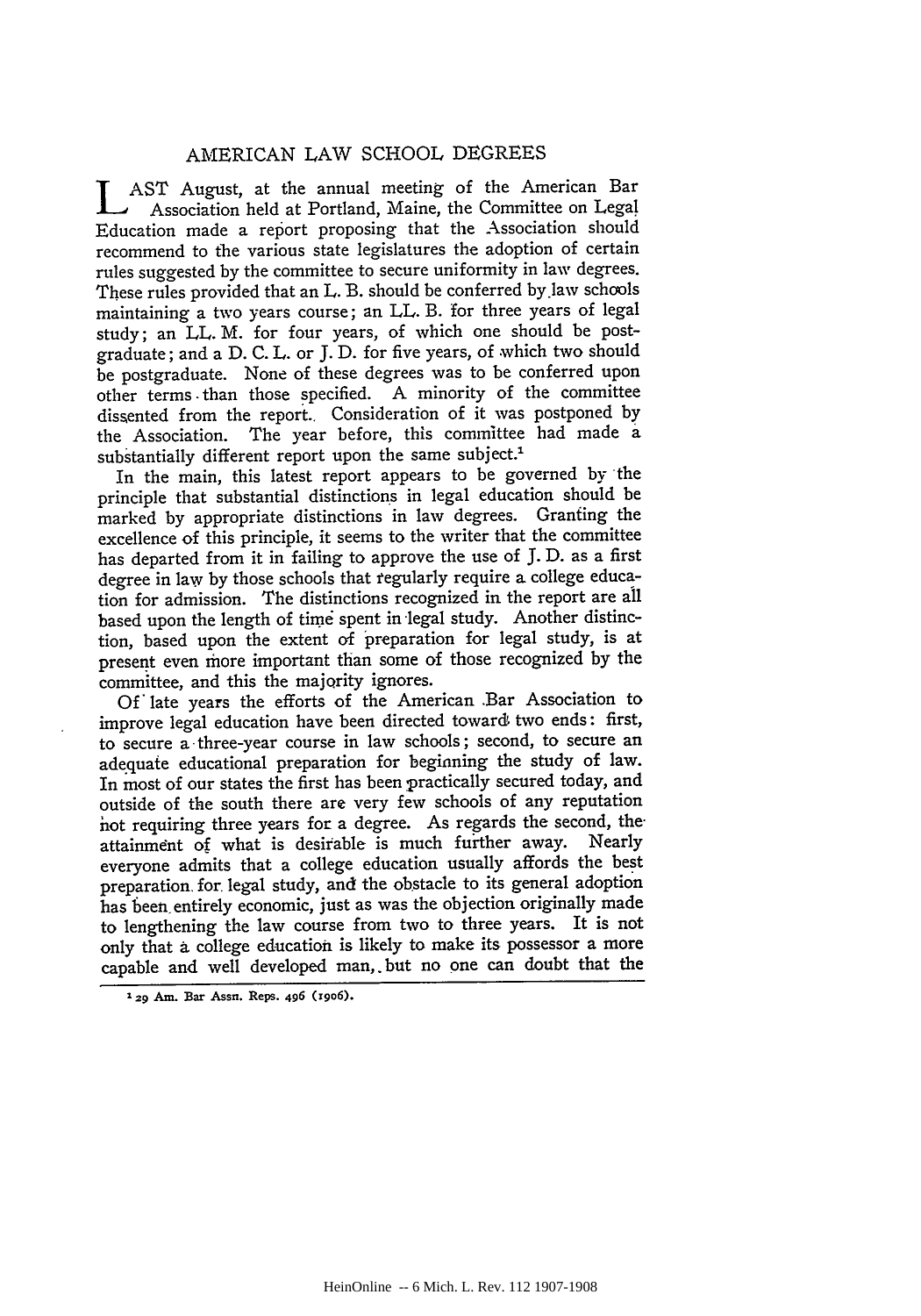college graduate is usually far better fitted' seriously to study law and to get a good legal training in three years than is the boy of i8 or 19 from the high school. The committee thinks that the differences between two, three, and four years of legal study are sufficient so that each should have a distinctive degree, L. B., LL. B., and LL. M. Surely a college graduate who has completed a three-year law course at a school where most of his fellow students are also college graduates, has had a much better preparation for practice than has a high-school boy who attends for three years at a school where most of his fellows are also high-school boys. This difference is easily greater than that between the training represented by an LL. B. and an LL. M., and is at least as great as that between an L. B. and an LL. B. Under the rules in New York, for instance, a college graduate may be admitted to the bar after two years of legal study, while three are required of all others. If a superior training due to a longer period of legal study is represented by a distinctive degree, why should not a superior training due to a college preparation be likewise recognized?

Beginning with Harvard in 1896, and followed by Stanford, Chicago, Columbia, and California in the order named, there are now five law schools in this country that require a college education for regular admission.<sup>2</sup> Believing that it would be appropriate to distinguish law graduates with such a preparation from those with a lesser education, the faculty of the Harvard Law School suggested, about **19o2,** that the degree of Juris Doctor (abbreviated J. D.) be used for this purpose. This is a form of degree parallel with the J. U. D. conferred in German universities, and with the doctorate in law conferred in several other continental countries. The German and continental degree is not an advanced or second degree in law, Students enter the law schools of the German universities after completing the gymnasium, which corresponds roughly to the American college, and at the completion of the law course they receive the degree of J.U.D. This doctorate represents not postgraduate work in law but the completion of the ordinary course-of professional study, following the academic training obtained in the gymnasium. It is not a degree reserved for the relatively small number of men who will take really postgraduate work in law as a preparation for teaching or writing, but it is the degree taken regularly by those men who are to become the lawyers and judges of the German Empire.

It was believed that a degree like this might properly be conferred in American law schools, being distinguished on the one hand from

**<sup>2</sup> Harvard alone requires a college degree. The others permit a student to count the first year of law as the fourth year of college.**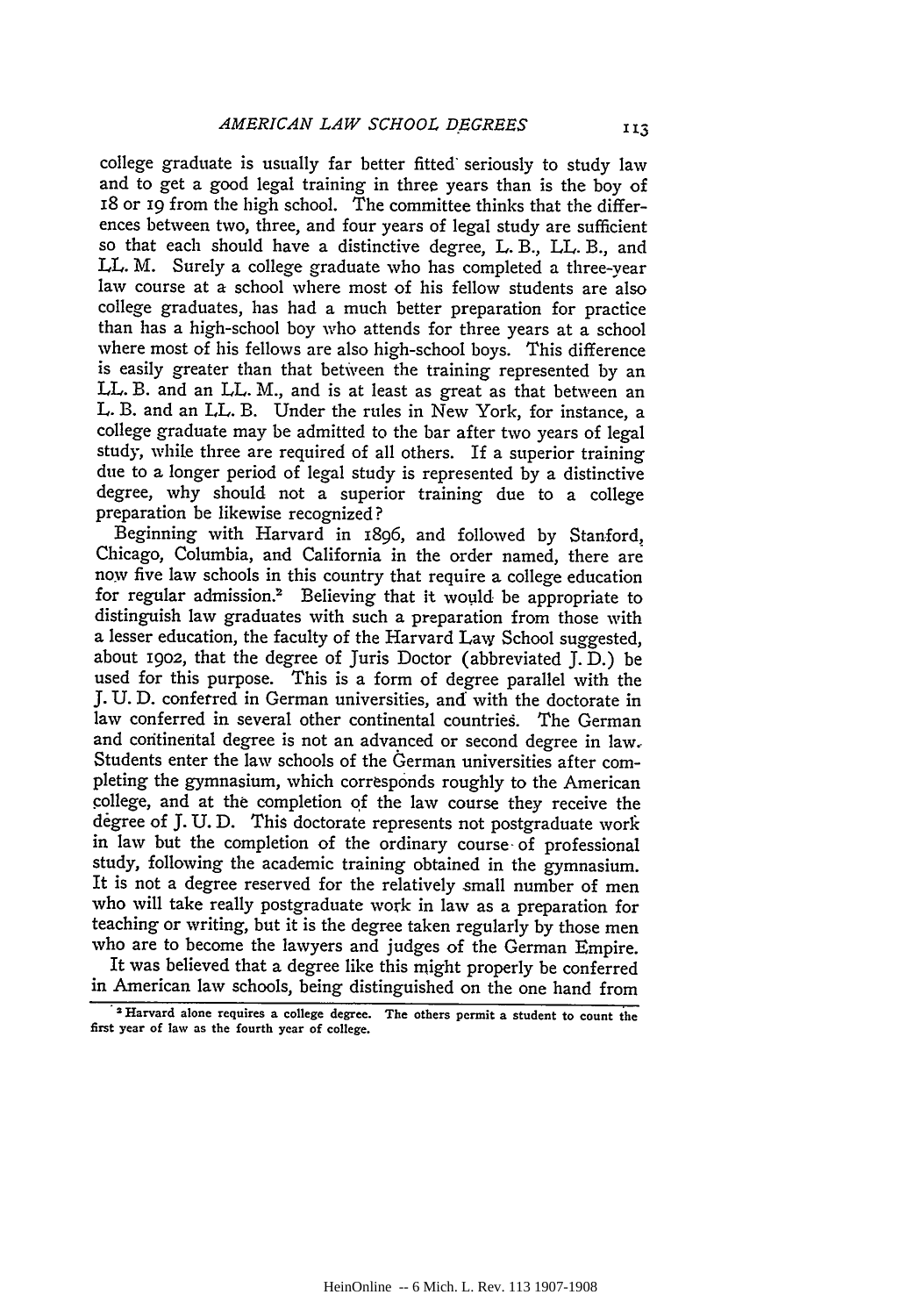the LL. B. conferred by schools not requiring a college education for admission, and on the other from a really postgraduate degree in law like the D. C. L. Accordingly the Harvard law faculty voted in favor of conferring this degree, and, though their proposal has not yet been accepted by the Harvard Corporation, the new degree of **J.** D. has since been established in three of the four other law schools with similar admission requirements-Chicago, Stanford, and the University of California. It is also conferred by the University of New York upon college graduates completing the three-year day course there. Since its original introduction, three other schools-George Washington, Boston University, and Northwestern-have announced it as a postgraduate degree in law, but it does not appear from their catalogues that any American college graduate has ever been a resident candidate for this degree at these schools. None of these three schools requires any college work for regular admission, and only George Washington requires that candidates for J. D. be college graduates.

If there is any advantage in a degree which shall indicate that the recipient began the study of his profession with the maturity and training afforded by a college education, instead of as a high-school boy, J. D. seems the most convenient and appropriate for this purpose. It is a new degree in this country, and was introduced and first used for resident law work solely with thiq significance. It is not a degree heretofore used for postgraduate work, which it would be improper to pervert to some less dignified purpose. In Germany and on the continent of Europe generally its equivalent and parallel form is used exactly as the American schools that introduced it are using it, as a first degree in law following a college preparation. The majority report of the committee not only advocates the use of this degree in a way unknown in Europe and contrary to the practice of a majority of the American schools that have adopted it, but recommends that the Bar Association urge all American state legislatures to forbid its use in the way in which the schools that introduced it have used it. Such a proposal is inconsistent with the position the Association has heretofore taken regarding the importance of a thorough preparation for legal study; it is unfair to the schools that have adopted this degree for a legitimate educational purpose; and it is an unnecessary means to achieve the object sought-an appropriate postgraduate law degree.

The principal complaint lodged against the stream of young men pouring into the legal profession is not that they have not spent enough time in law schools, and need postgraduate courses, but that their general and preparatory education is far below the demands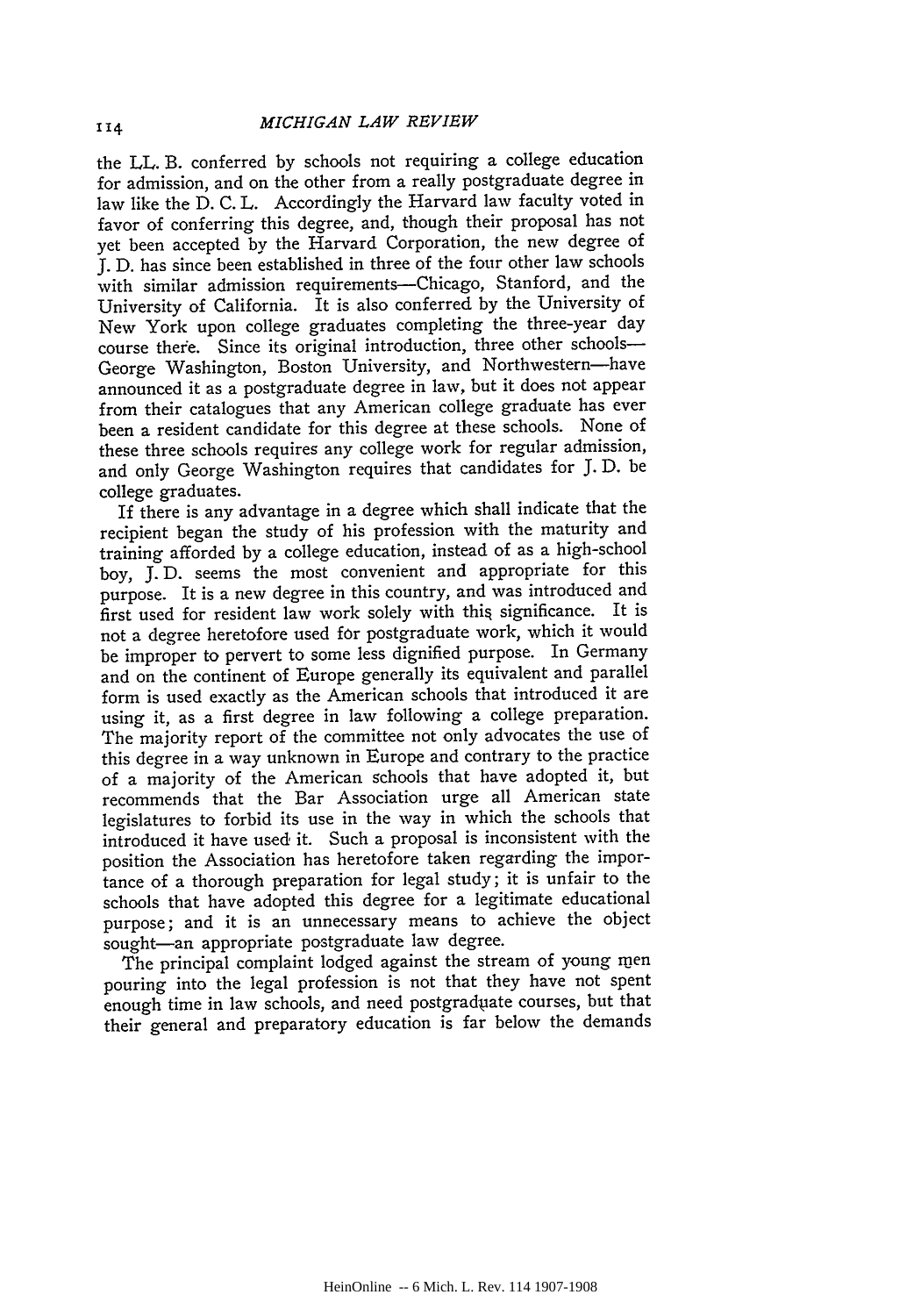likely to be made upon them in practice. The recent records of the American Bar Association are eloquent of this fact. A committee of the Association has recommended—not that more than three years be spent in the law school by the young practitioner, desirable though this might be-but that at least two years of college work be required for admission to the law school. Nor will it stop there. The recommendation will soon be that a college degree be required as a prerequisite to a law degree, and to this all the principal schools in this country are certain to come. In a very few years all of the great state universities of the middle west will require at least two years of college work for admission to their law schools, and within a dozen years more we shall see most of them requiring a third year. Almost everywhere the first year of law may be counted as the fourth year of college, and the J. D. will appropriately follow as the law degree two years later. A very short look into the future shows us that this degree has a far greater field of practical usefulness before it than have postgraduate degrees, which will never be taken by more than an insignificant fraction of the well-trained men at the American bar.3

Shall the Bar Association, then, recommend legislation designed to forbid any law school from giving a J. D. degree to those students who have complied with what the Association has declared to be the most urgent need in legal education? Is the desirability of this so clear that development should be stopped at once by'legislation, or" should this educational experiment be permitted to go on and justify itself, or not, by the result? Wise lawyers recognize the folly of trying to codify a subject before it has fully developed. The time is not ripe to say the last word about American law degrees. High admission requirements to our law schools are too recent and still too rare. It is quite likely that a distinctive degree given by schools requiring a college education for admission will be of substantial effect, among other influences, in inducing some schools to raise

<sup>&</sup>lt;sup>3</sup> In addition to the five schools already mentioned that require three or four years of college work for regular admission, the following law schools now require, or will soon require, some college work either for admiss

degrees:<br> *Boston University* (beginning with 1908, certain specified work in logic, history, and<br>
political economy, or two years of college as an equivalent); *George Washington* (begin-<br>
political economy, or two years *Wisconsin* (two years of college); Yale (beginning with 1909, two years of college). It is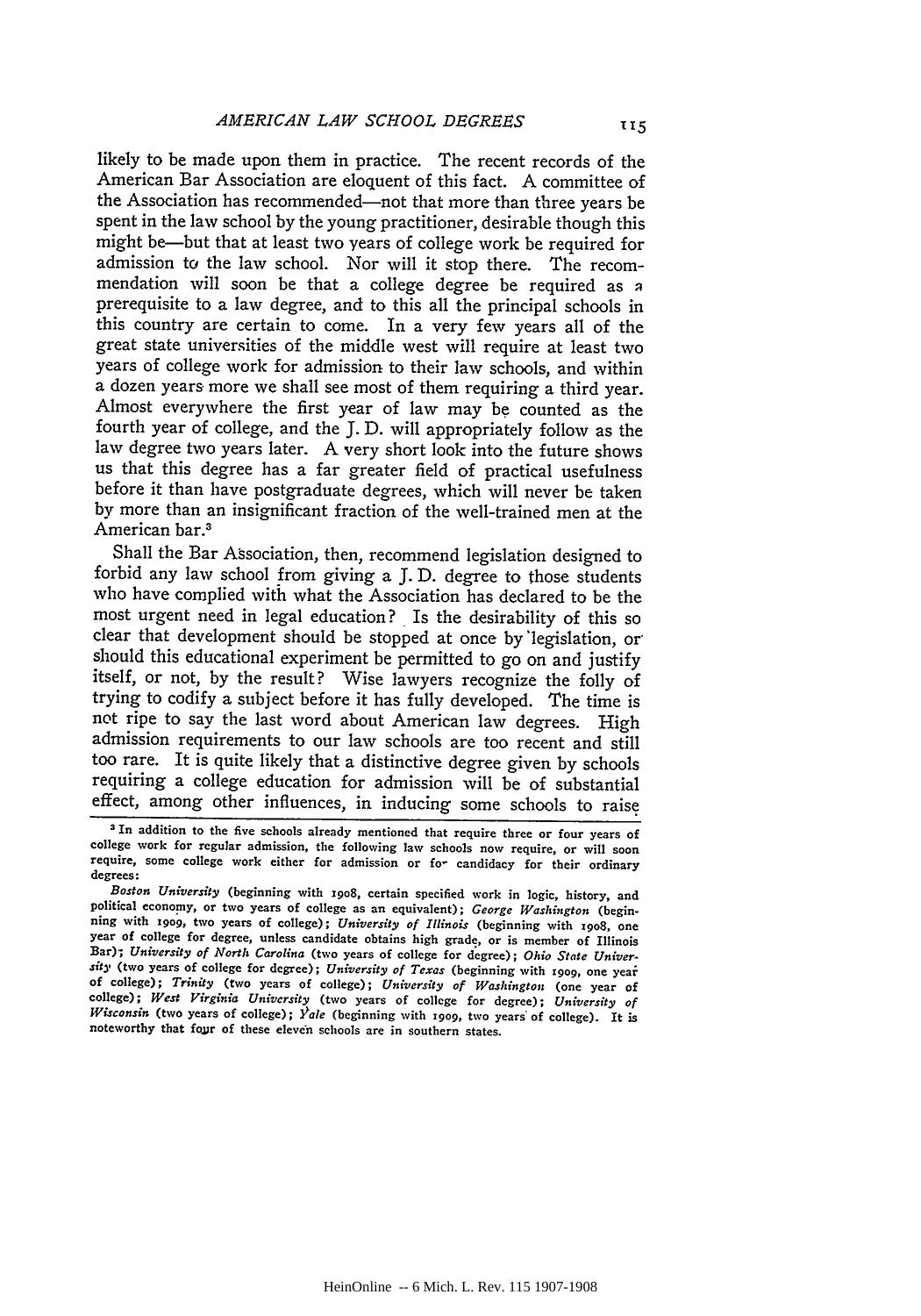their admission requirements; and it is certainly reasonable that schools whose graduates have a superior preparation should be free to indicate this by their degrees if they see fit.

If some appropriate degree is to be given for two years of postgraduate law study, why should not the committee confine its recommendations to the D. C. L.? Through the usage of several American schools this degree is already somewhat familiar as an advanced degree in law, and it adequately serves this purpose. Why should the J. D. be reserved also for exactly the same purpose, if the object is to secure uniformity in law degrees? There is no need for two different degrees to indicate advanced work taken by a mere handful of men, while the vastly more important and practical distinction between a college preparation for legal study and a highschool preparation is left unmarked. Two years of postgraduate work in law could hardly be well spent without sufficient attention to the civil law to make the title Doctor of Civil Law appropriate; but, should any school think otherwise, the corresponding title-Doctor of Common Law-may be used instead. There is no good reason why the American Bar Association should approve the use of two degrees to indicate the same postgraduate work; nor why it should be asked to recommend legislation denying to any school the right to use the J. D. as nearly all of our law schools with high admission requirements wish to use it.

Last year it was urged in discussion that giving a doctor's degree as a first degree prevented a master's degree being given. Schools that wish to give a master's degree of course will not give the J. D. A number of schools, however, including most of those with high admission requirements, do not wish to give a master's degree in law at all, on the ground that it is taken by few students, seldom the best ones, and that it tends to cheapen the school's regular degree. Students who have spent the time to go through college and then have taken three years in a law school are likely wisely to think the next year can be better spent in beginning practice than in getting a master's degree in law. The number of college graduates who take master's degrees in law is very trifling. For instance, from **i9oi** to 19o6 the total number of such degrees conferred upon college graduates at Columbia was only 4, at Michigan i, and at Yale 4. It cannot be doubted that a college education, followed by three years at a law school, is a better preparation for practice than is a highschool education followed by four years at a law school. If the latter is deemed worthy of a distinctive degree, why not the former also? Any school that wishes to give a master's degree should be free to do it, but this is no reason for forbidding all others to give

HeinOnline -- 6 Mich. L. Rev. 116 1907-1908